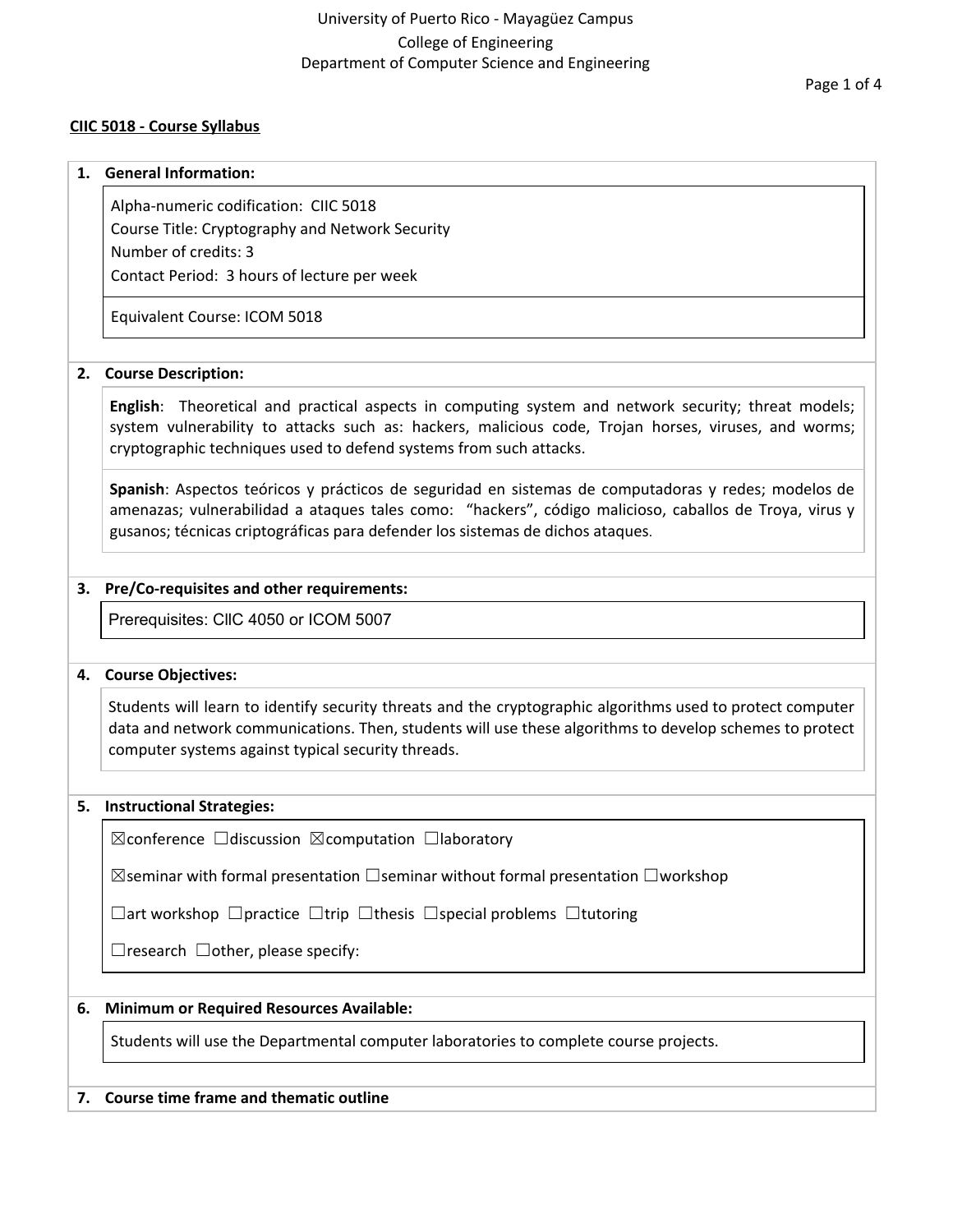| Outline                                                                | <b>Contact Hours</b> |
|------------------------------------------------------------------------|----------------------|
| Introduction to cryptography                                           | 3                    |
| Modern algebra and private-key cryptography                            | 3                    |
| Contemporary symmetric ciphers                                         | 6                    |
| Number theory and public-key algorithms                                | 6                    |
| Key management and distribution                                        | 3                    |
| Authentication, signature, and electronic commerce<br>protocols        | 3                    |
| Secure layers in the protocol stack                                    | 6                    |
| Security in applications, mail and web, Malware and<br>countermeasures | 6                    |
| Legal and Social Issues - Current legislation                          | 3                    |
| Project presentations                                                  | 3                    |
| <b>Exams and discussions</b>                                           | 3                    |
| Total hours: (equivalent to contact period)                            | 45                   |

# **8. Grading System**

 $\boxtimes$ Quantifiable (letters)  $\Box$  Not Quantifiable

## **9. Evaluation Strategies**

|                         | Quantity | Percent |
|-------------------------|----------|---------|
| $\boxtimes$ Exams       | 3        | 50%     |
| $\boxtimes$ Final Exam  | 1        | 20%     |
| $\square$ Short Quizzes |          |         |
| $\Box$ Oral Reports     |          |         |
| $\Box$ Monographies     |          |         |
| $\square$ Portfolio     |          |         |
| $\boxtimes$ Projects    | 1        | 30%     |
| $\square$ Journals      |          |         |
| $\Box$ Other, specify:  |          |         |
| <b>TOTAL:</b>           |          | 100%    |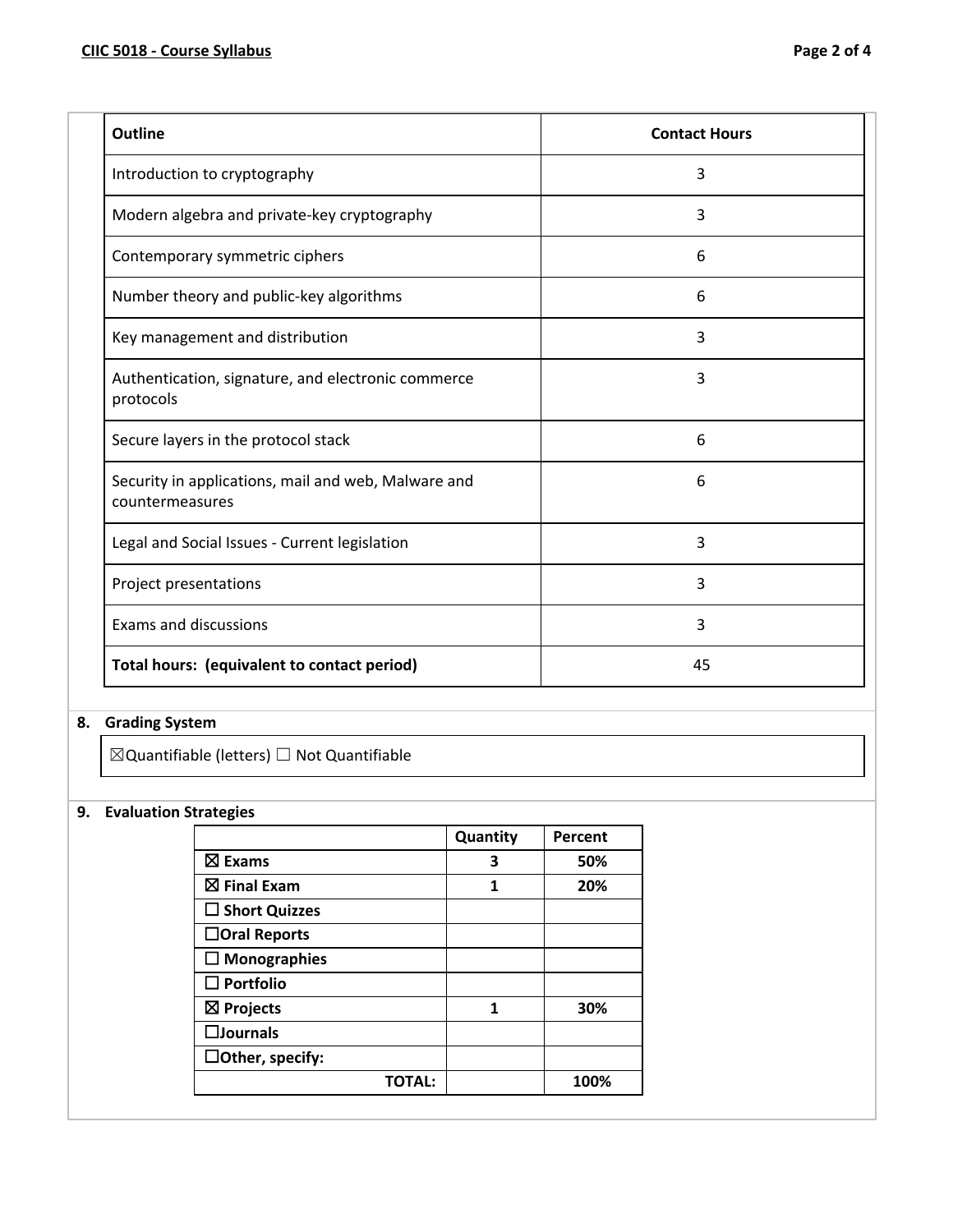| 10. Bibliography: |
|-------------------|
|                   |

- 1. William Stallings, *Cryptography and Network Security*, 6th ed., Prentice Hall, 2013.
- 2. Niels Ferguson, Bruce Schneier, *Cryptography* Engineering: *Design Principles and Practical Applications*, John Wiley and Sons, 2010.
- 3. Matt Bishop, *Computer Security: Art and Science*, 2nd ed., Addison-Wesley, 2014.
- 4. Tom St. Denis, and Simon Johnson, *Cryptography for Developers*, Syngress, 2007. [Available via EBSCO eBooks, UPRM General Library Databases]

### **11. Course Outcomes**

| Upon completion of this course the student will be able to:                                                       | Program Student<br>Outcomes Impacted |
|-------------------------------------------------------------------------------------------------------------------|--------------------------------------|
| 1. apply modern algebra and number theory to the understanding of<br>cryptographic algorithms and vulnerabilities | 6                                    |
| 2. understand and analyze modern encryption/decryption algorithms                                                 | 2                                    |
| 3. understand and analyze digital signature, key exchange, and<br>authentication protocols                        | 2                                    |
| 4. understand and analyze secure layer protocols                                                                  | 2                                    |
| 5. analyze security attacks on cryptosystems                                                                      | 2                                    |
| 6. understand ethical, legal, and social issues related to security<br>attacks and cryptographic applications     | 4                                    |
| define, implement, and evaluate a cryptographic system<br>7.                                                      |                                      |

#### **12. According to Law 51**

Students will identify themselves with the Institution and the instructor of the course for purposes of assessment (exams) accommodations. For more information please call the Student with Disabilities Office which is part of the Dean of Students office (Office #4) at (787)265-3862 or (787)832-4040 extensions 3250 or 3258.

#### **13. Academic Integrity**

-The University of Puerto Rico promotes the highest standards of academic and scientific integrity. Article 6.2 of the UPR Students General Bylaws (Board of Trustees Certification 13, 2009-2010) states that academic dishonesty includes, but is not limited to: fraudulent actions; obtaining grades or academic degrees by false or fraudulent simulations; copying the whole or part of the academic work of another person; plagiarizing totally or partially the work of another person; copying all or part of another person answers to the questions of an oral or written exam by taking or getting someone else to take the exam on his/her behalf; as well as enabling and facilitating another person to perform the aforementioned